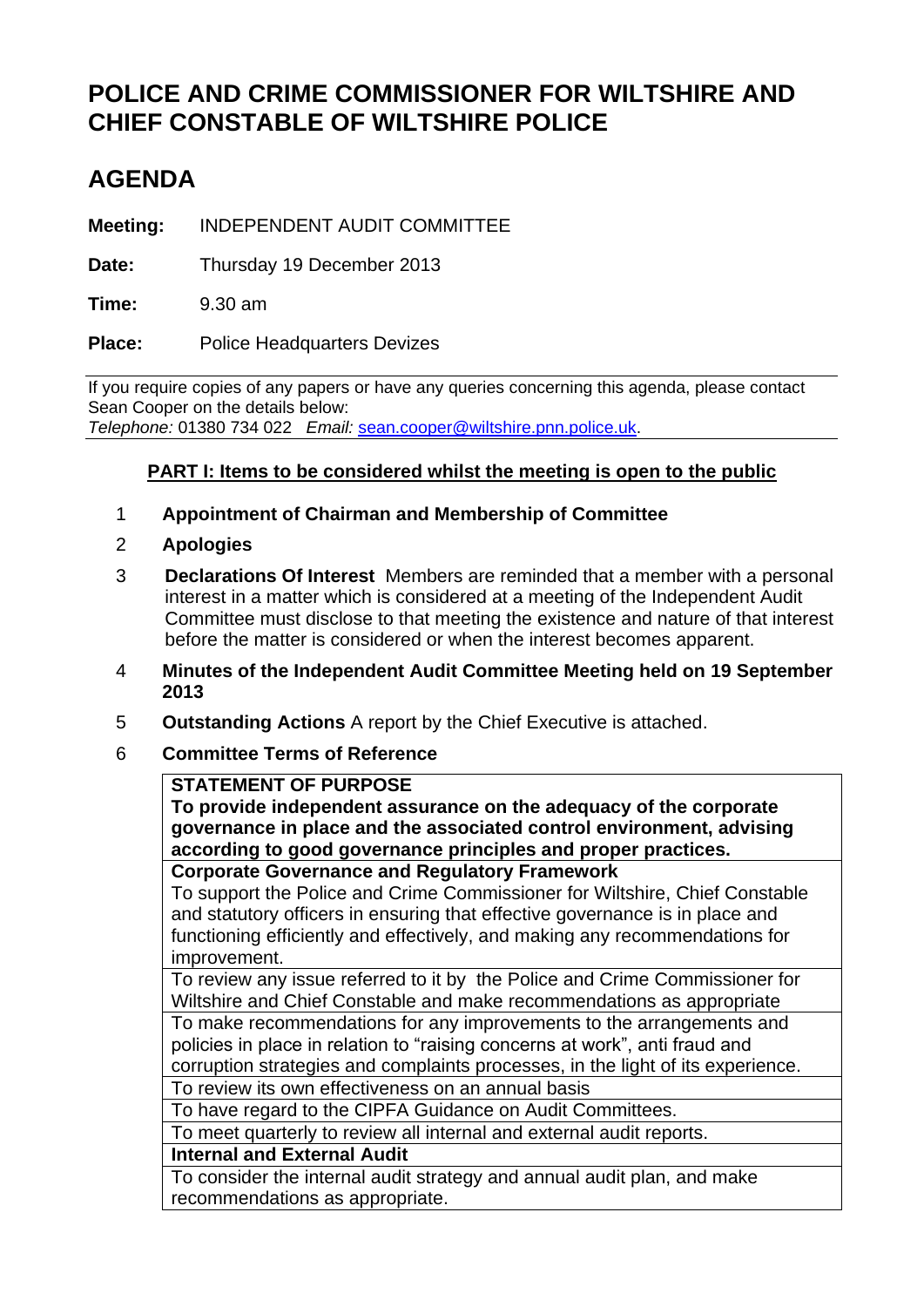To consider the head of internal audit's annual report and opinion, and a summary of internal audit activity (actual and proposed) and the level of assurance it can give over corporate governance arrangements, and make recommendations as appropriate

To consider summaries of internal audit reports, and make recommendations as appropriate.

To consider reports dealing with the management and performance of the providers of internal audit services, and make recommendations as appropriate.

To consider a report from internal audit on agreed recommendations not implemented within a reasonable timescale and make recommendations as appropriate.

To consider the external auditor's annual plan, annual governance report, annual audit letter and relevant specific reports as agreed with the external auditor, and make recommendations as appropriate.

### **Accounts/Finance**

To scrutinise the draft statements of accounts, annual governance statements, and annual audit letter, considering whether appropriate accounting policies have been followed and making any recommendations as appropriate.

### **Corporate Risk Management**

To consider the continuing effectiveness of the Police and Crime Commissioner and Chief Constable's risk management policy and risk management arrangements.

To provide assurance that organisational risks are being managed effectively.

To comment on and monitor the insurance programme, insurance and broker appointment/renewal processes and the arrangements for risk financing.

To seek assurance as to the continuing effectiveness of the Police and Crime Commissioner and Chief Constable's business continuity arrangements.

**How the Audit Committee will exercise its independence**

All Committee meetings will be held in public

The Committee will have access to all audit reports, plans, accounts, and audit letters.

The Committee can request the Commissioner and / or Chief Constable to attend its next meeting.

If necessary the Committee can have access to the Commissioner and / or Chief Constable at any time.

The Commissioner and Chief Constable will see every report that is submitted to the Committee. The Commissioner and Chief Constable will treat seriously and respond quickly to any issue raised by the Committee.

The intention and expectation is that the above process will lead to a satisfactory outcome of any issues raised by the Committee. If this is not the case the Committee may approach the external auditor, HMIC, IPCC, or the Police and Crime Panel.

## 7 **Induction Day for new Members**

- 8 **Risk registers** The risk registers for the Force and OPCC will be available before the meeting.
- 9 **External Audit Update** A report by the External Auditor is attached.